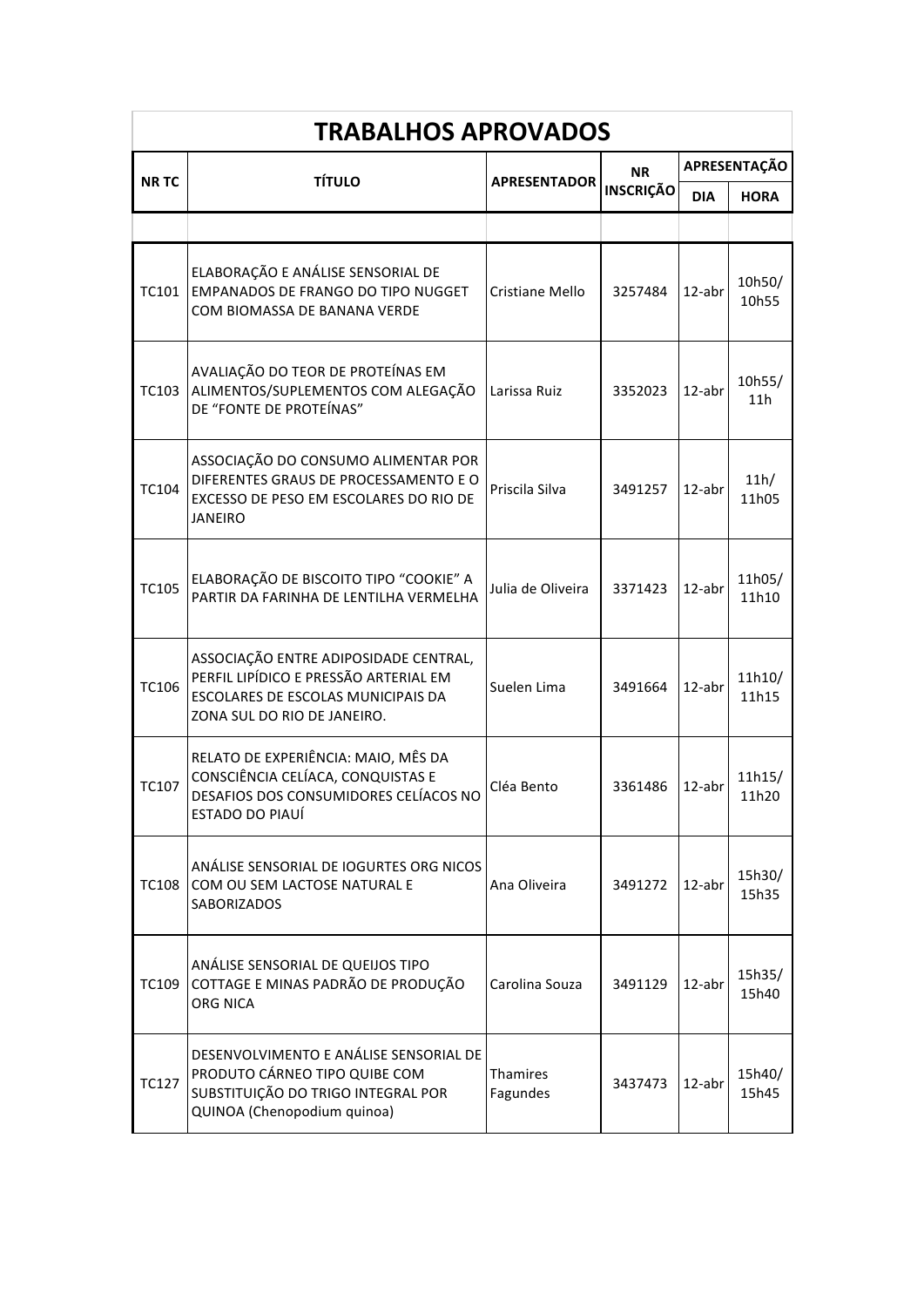| <b>TC111</b>  | TEOR DE PROANTOCIANOIDINAS,<br>CAPACIDADE ANTIOXIDANTE E DESEMPENHO<br>NA COCÇÃO DE MASSA ALIMENTÍCIA<br>INTEGRAL DE ARROZ VERMELHO (Oryza Sativa<br>L.        | Andréa Silva                | 3477373 | $12$ -abr | 15h45/<br>15h50 |
|---------------|----------------------------------------------------------------------------------------------------------------------------------------------------------------|-----------------------------|---------|-----------|-----------------|
| TC112         | LEVANTAMENTO PRELIMINAR SOBRE ACESSO<br>DE PORTADORES DE ALERGIAS E INTOLER<br>NCIAS ALIMENTARES A ALIMENTAÇÃO<br>ADEQUADA NA UFRRJ: DO DIAGNÓSTICO A<br>AÇÃO. | Andréa Silva                | 3477373 | 12-abr    | 15h50/<br>15h55 |
| <b>TC114</b>  | ELABORAÇÃO E ANÁLISE SENSORIAL DE<br>BISCOITO PRODUZIDO COM FARINHA DE<br><b>GRÃO DE BICO</b>                                                                  | Josenice de<br>Oliveira     | 3367856 | 12-abr    | 15h55/<br>16h   |
| <b>TC115</b>  | FARINHA GERMINADA DE MILHETO:<br>INGREDIENTE NUTRITIVO E VERSÁTIL PARA<br>PRODUÇÃO DE ALIMENTOS SEM GLÚTEN                                                     | Mayara Moura                | 3490742 | $13$ -abr | 10h30/<br>10h35 |
| <b>TC116</b>  | SNACKS INTEGRAIS DE MILHETO: OPÇÃO<br>NUTRITIVA E PRÁTICA PARA CELÍACOS                                                                                        | Mayara Moura                | 3490742 | $13$ -abr | 10h35/<br>10h40 |
| <b>TC117</b>  | AVALIAÇÃO NUTRICIONAL E TECNOLÓGICA DE<br>FARINHAS DE PIPOCA OBTIDAS DE GRÃOS DE<br>MILHETO E SORGO                                                            | Mayara Moura                | 3490742 | $13$ -abr | 10h40/<br>10h45 |
| <b>TC118</b>  | ELABORAÇÃO E ANÁLISE SENSORIAL DE PÃO<br>ISENTO DE GLÚTEN A PARTIR DE FARINHA DE<br>FEIJÃO BRANCO (Phaseolus vulgaris L.)                                      | Gabrielle<br><b>Martins</b> | 3477344 | $13$ -abr | 10h45/<br>10h50 |
| <b>TC119</b>  | ELABORAÇÃO, CARACTERIZAÇÃO QUÍMICA E<br>AVALIAÇÃO SENSORIAL DE BOLO TIPO<br><b>BROWNIE DE BATATA DOCE (Ipomoea</b><br>batatas) DE POLPA ROXA                   | Isabel Oliveira             | 3477888 | 13-abr    | 10h50/<br>10h55 |
| <b>TC120</b>  | DESENVOLVIMENTO E TESTE DE COZIMENTO<br>DE MASSA ALIMENTÍCIA OBTIDA DA<br>MANDIOCA (Manihot esculenta Crantz)                                                  | Karina Carvalho             | 3479147 | $13$ -abr | 10h55<br>11h    |
| <b>TC121A</b> | OTIMIZAÇÃO DA CAPACIDADE ANTIOXIDANTE<br>E ACEITAÇÃO SENSORIAL DE CEREAL MATINAL<br>UTILIZANDO DIFERENTES GENÓTIPOS DE<br><b>SORGO INTEGRAL</b>                | Davy Hidalgo                | 3491972 | 13-abr    | 15h10/<br>15h15 |